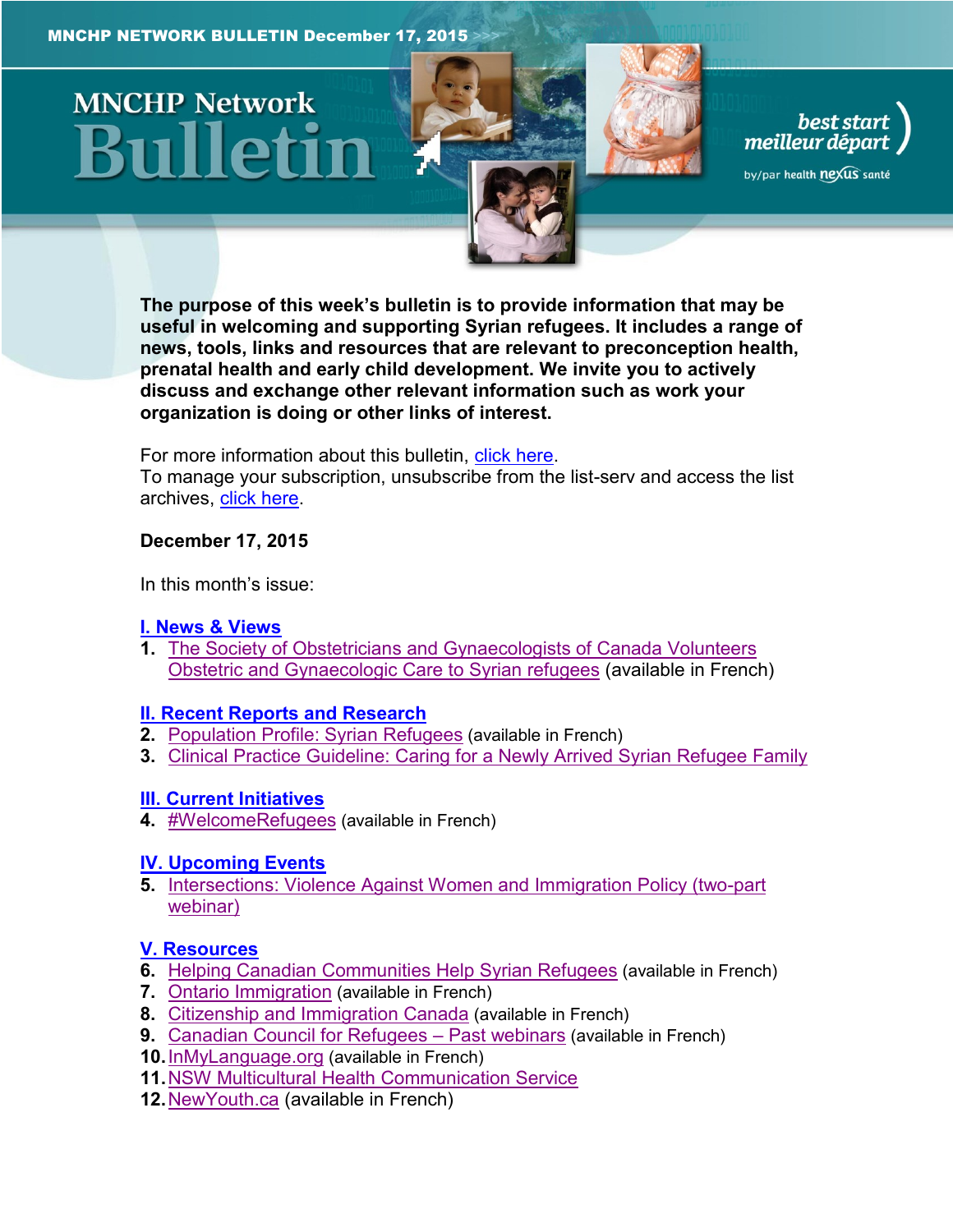- **13.**[SettlementAtWork.Org](#page-7-1) (available in French)
- **14.**[Health Information Translations: Health Education Resources for Diverse](#page-7-2)  [Populations](#page-7-2) (available in French)
- **15.**[Healthy Roads Media](#page-8-0)
- **16.**[HealthLinkBC Files](#page-8-1)
- **17.**[Settlement.Org](#page-8-2) (available in French)
- **18.**[Child Health and Reproductive Health Publications](#page-8-3) (available in French)
- **19.**[Language Resources](#page-9-0) (available in French)
- **20.**[Parenting Resources](#page-9-1) (available in French)
- **21.**[Preschool Speech and Language Resources](#page-10-0) (available in French)
- **22.**[Making a Difference](#page-10-1) (available in French)
- **23.**[Quick Tips for Parents: Talking and Listening Skills](#page-10-2)
- **24.**[FRP Canada Multilingual Parenting Information](#page-11-0)
- **25.**[Brochures for Parents: Child Care](#page-11-1)
- **26.**[Tip Sheets: Education in Ontario](#page-12-0)
- **27.**[Embracing Diversity: Sharing Our Songs and Rhymes](#page-12-1)

#### **[VI. Featured Best Start Resources](#page-12-2)**

- **28.**[Information for Parents New to Canada](#page-13-1) (available in French)
- **29.**[Information for Parents](#page-13-2)  In Many Languages (available in French)

## <span id="page-1-0"></span>**I. NEWS & VIEWS**

## <span id="page-1-1"></span>**1. The Society of Obstetricians and Gynaecologists of Canada Volunteers Obstetric and Gynaecologic Care to Syrian refugees**

(available in French)

With thousands of Syrian refugees set to arrive in the coming months, the SOGC commits to making available maternal health care to Syrian women who are in need. In alliance with regional medical officers of health, the services of SOGC members are being made available to Syrian women who are pregnant, or who have recently given birth, in order to provide them with the best in maternal health care.

EN: [http://sogc.org/wp](http://sogc.org/wp-content/uploads/2015/11/MedReleaseSyrianRefugeesE.pdf)[content/uploads/2015/11/MedReleaseSyrianRefugeesE.pdf](http://sogc.org/wp-content/uploads/2015/11/MedReleaseSyrianRefugeesE.pdf) FR: [http://sogc.org/fr/news\\_items/la-sogc-offre-benevolement-ses-soins](http://sogc.org/fr/news_items/la-sogc-offre-benevolement-ses-soins-obstetricaux-et-gynecologiques-aux-refugiees-syriennes/)[obstetricaux-et-gynecologiques-aux-refugiees-syriennes/](http://sogc.org/fr/news_items/la-sogc-offre-benevolement-ses-soins-obstetricaux-et-gynecologiques-aux-refugiees-syriennes/)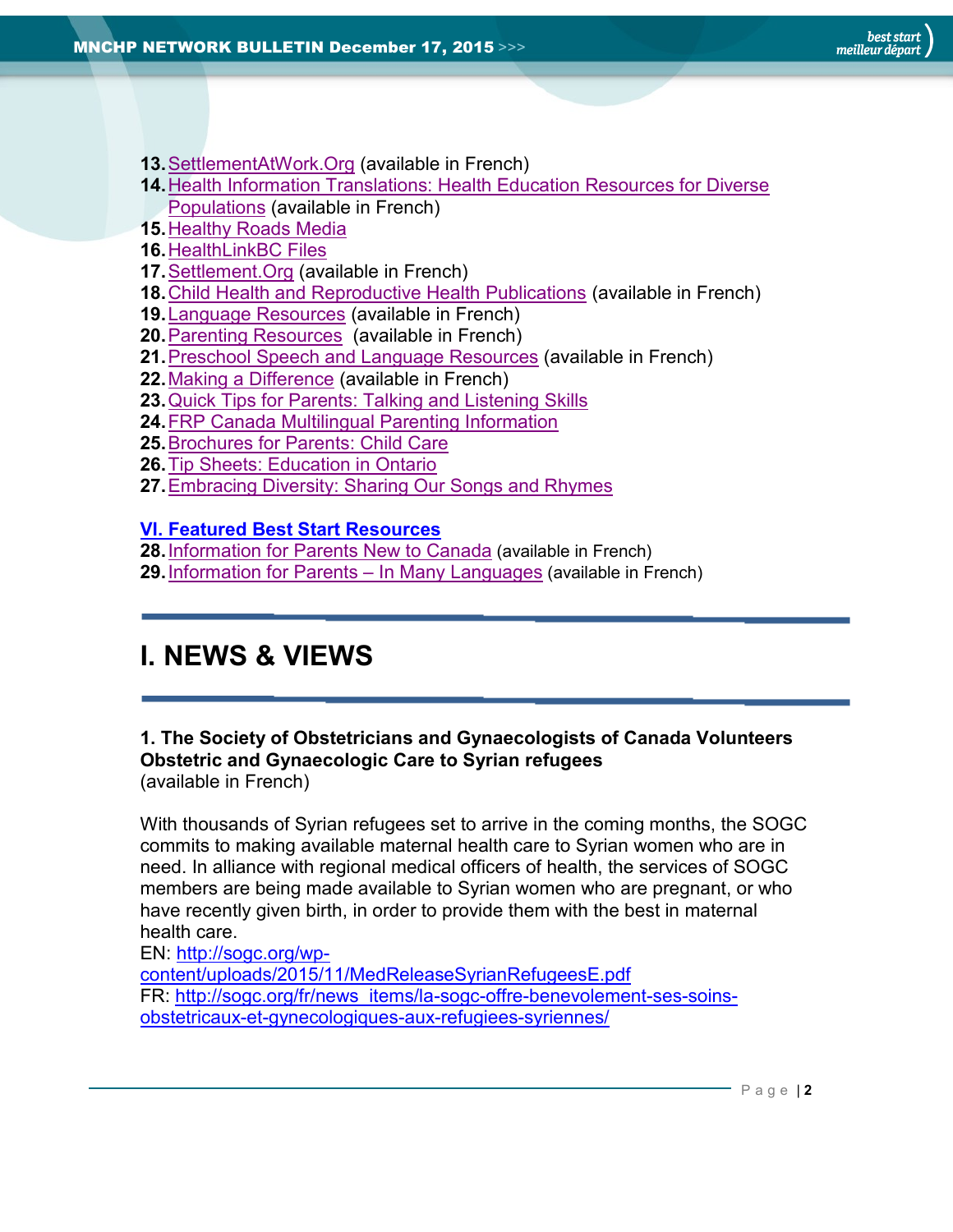[\[Return to top\]](#page-0-0)

# <span id="page-2-0"></span>**II. RECENT REPORTS AND RESEARCH**

\* indicates journal subscription required for full text access

#### <span id="page-2-1"></span>**2. Population Profile: Syrian Refugees**

(available in French)

Citizenship and Immigration Canada [CIC]. (2015). *Population profile: Syrian refugees*. Retrieved from [http://www.kidsnewtocanada.ca/uploads/documents/EN\\_Syrian\\_Populatio](http://www.kidsnewtocanada.ca/uploads/documents/EN_Syrian_Population_Profile.pdf) [n\\_Profile.pdf](http://www.kidsnewtocanada.ca/uploads/documents/EN_Syrian_Population_Profile.pdf)

[Executive summary]

The conflict in Syria, which began in 2011, has caused widespread displacement with more than 4 million Syrian refugees fleeing, mainly to neighbouring countries such as Lebanon, Turkey, Jordan and Iraq.

Conditions in asylum countries vary but overall are quite poor. Iraq, Jordan and Turkey are the only three countries that have formal refugee camps; however, the majority of Syrian refugees (85 percent) live in non-camp environments such as urban centers or makeshift dwellings. Syrian refugees resettled to Canada will come primarily from asylum countries such as Jordan and Lebanon where local integration is not possible due to the overwhelming number of refugees residing in those countries.

In order to prepare for the arrival of refugees, CIC compiled available information on demographics and health characteristics of Syrian refugees. Some of the most common medical conditions found include: hypertension, diabetes and visual or hearing impairment. In addition, mental illness and trauma are common given the experiences in Syria, in transit and in asylum countries. Symptoms may not appear right away and therefore, follow-up is crucial. In terms of languages, of the Syrian refugees resettled to Canada in 2014, 46 percent reported knowing at least one of Canada's official languages, making language skills training an important factor in integration.

P a g e | **3**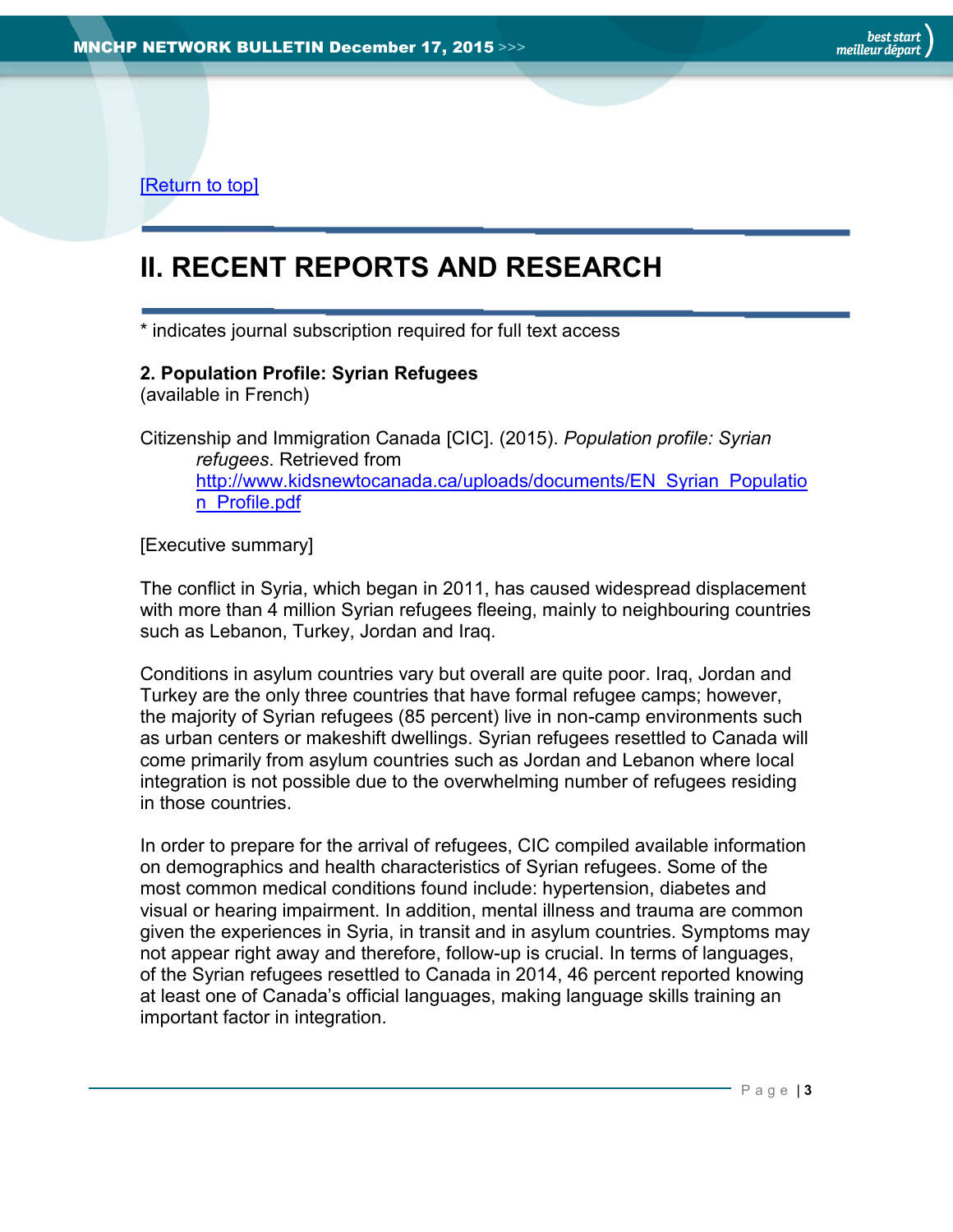It is essential that cultural considerations are given to Syrian refugees when providing services as there are a number of important aspects to consider such as providing culturally appropriate health care, understanding family dynamics, religious beliefs and food and dietary restrictions. EN:

[http://www.kidsnewtocanada.ca/uploads/documents/EN\\_Syrian\\_Population\\_Profi](http://www.kidsnewtocanada.ca/uploads/documents/EN_Syrian_Population_Profile.pdf) [le.pdf](http://www.kidsnewtocanada.ca/uploads/documents/EN_Syrian_Population_Profile.pdf)

FR:

http://www.enfantsneocanadiens.ca/uploads/documents/FR\_Syrian\_Population [Profile.pdf](http://www.enfantsneocanadiens.ca/uploads/documents/FR_Syrian_Population_Profile.pdf)

#### [\[Return to top\]](#page-0-0)

#### <span id="page-3-0"></span>**3. Clinical Practice Guideline: Caring for a Newly Arrived Syrian Refugee Family**

[Summary of recommendations]

Syrian refugees have faced war crimes, human rights violations, poverty and prolonged displacement, which may have physical and mental health implications.

Access to safe and adequate housing, employment and income, family cohesion and keeping parents and children together during and after the integration process may have strong protective health effects.

#### **Primary care clinicians:**

- Should not routinely screen for trauma, but should remain alert for impairment of social functioning or high levels of suffering that may be related to post-traumatic stress disorder, depression or anxiety disorders, or exposure to war-related violence and refer to appropriate services for assessment and follow-up.
- Should vaccinate all children and adults without a record of complete vaccination. Depending on age, these may include measles, mumps, rubella, diphtheria, tetanus, pertussis, *Haemophilus influenzae* B and polio.
- Should not offer testing for latent TB as the incidence of active TB in the Middle East Region remains low.
- Screen all children and adults for chronic Hepatitis B infection, prior immunity and vaccinate those who are susceptible.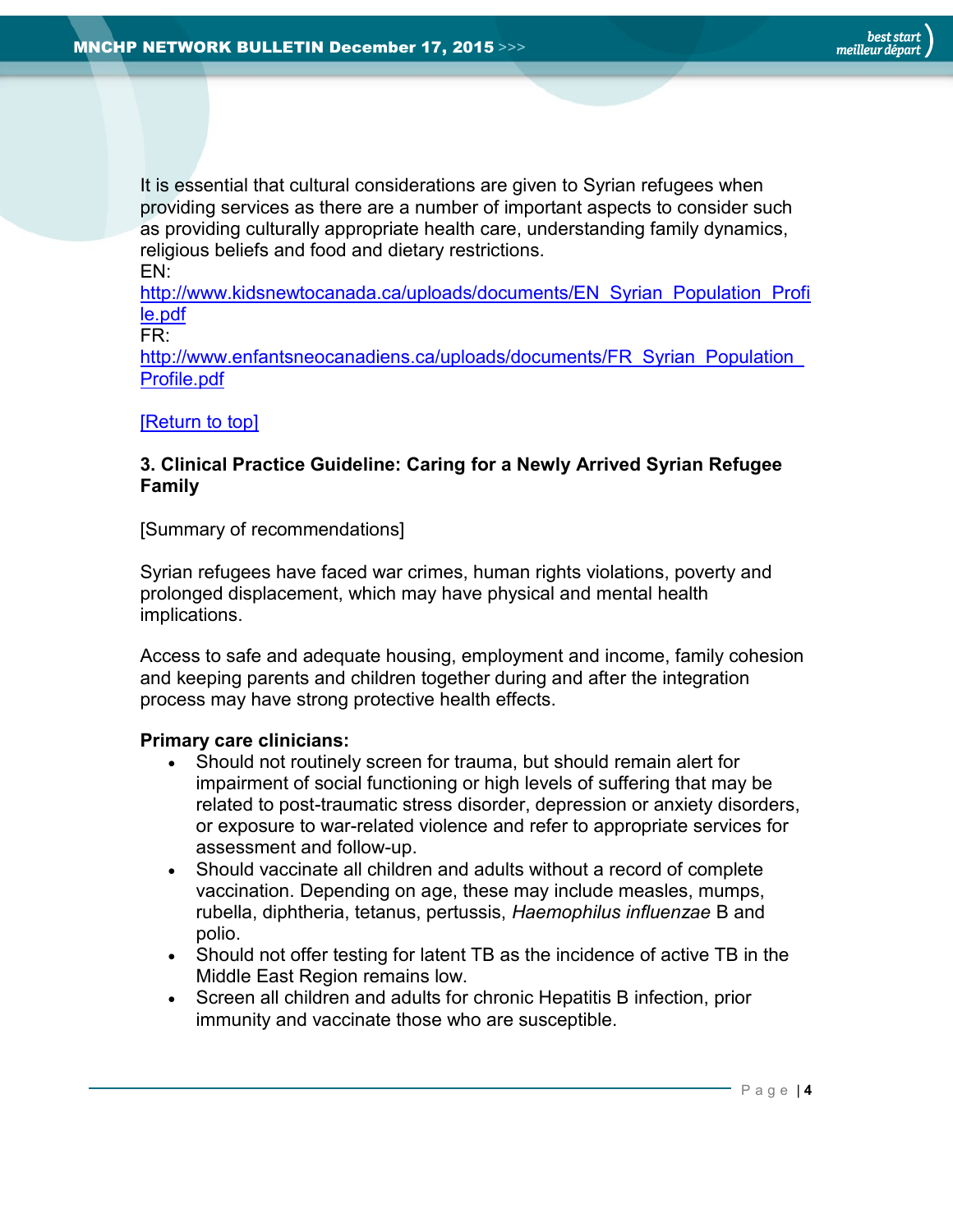- Should consider serology for varicella and vaccinate those who are susceptible; many Syrians are likely immune.
- Should consider screening for Hepatitis C; prevalence of this infection in Syrian refugees is currently uncertain, but war may have increased its prevalence.
- Should consider serology for the intestinal parasite Strongyloides, but should not collect stool samples, unless the patient has abdominal symptoms.

[http://www.cmaj.ca/site/misc/caring-for-a-newly-arrived-syrian-refugee-family](http://www.cmaj.ca/site/misc/caring-for-a-newly-arrived-syrian-refugee-family-cmaj.151422.xhtml)[cmaj.151422.xhtml](http://www.cmaj.ca/site/misc/caring-for-a-newly-arrived-syrian-refugee-family-cmaj.151422.xhtml)

[\[Return to top\]](#page-0-0)

## <span id="page-4-0"></span>**III. CURRENT INITIATIVES**

#### **4. #WelcomeRefugees**

(available in French)

This website aims to make it easy for Canadians to stay updated as we welcome Syrian refugees. You can get regular updates on our key figures, highlighting the progress the Government of Canada is making through this initiative. EN:<http://www.cic.gc.ca/english/refugees/welcome/index.asp> FR:<http://www.cic.gc.ca/francais/refugies/bienvenue/index.asp>

[\[Return to top\]](#page-0-0)

## <span id="page-4-1"></span>**IV. UPCOMING EVENTS**

#### <span id="page-4-2"></span>**5. Intersections: Violence Against Women and Immigration Policy (two-part webinar)**

January 20, 2016: Webinar (Part I) January 27, 2016: Webinar (Part 2)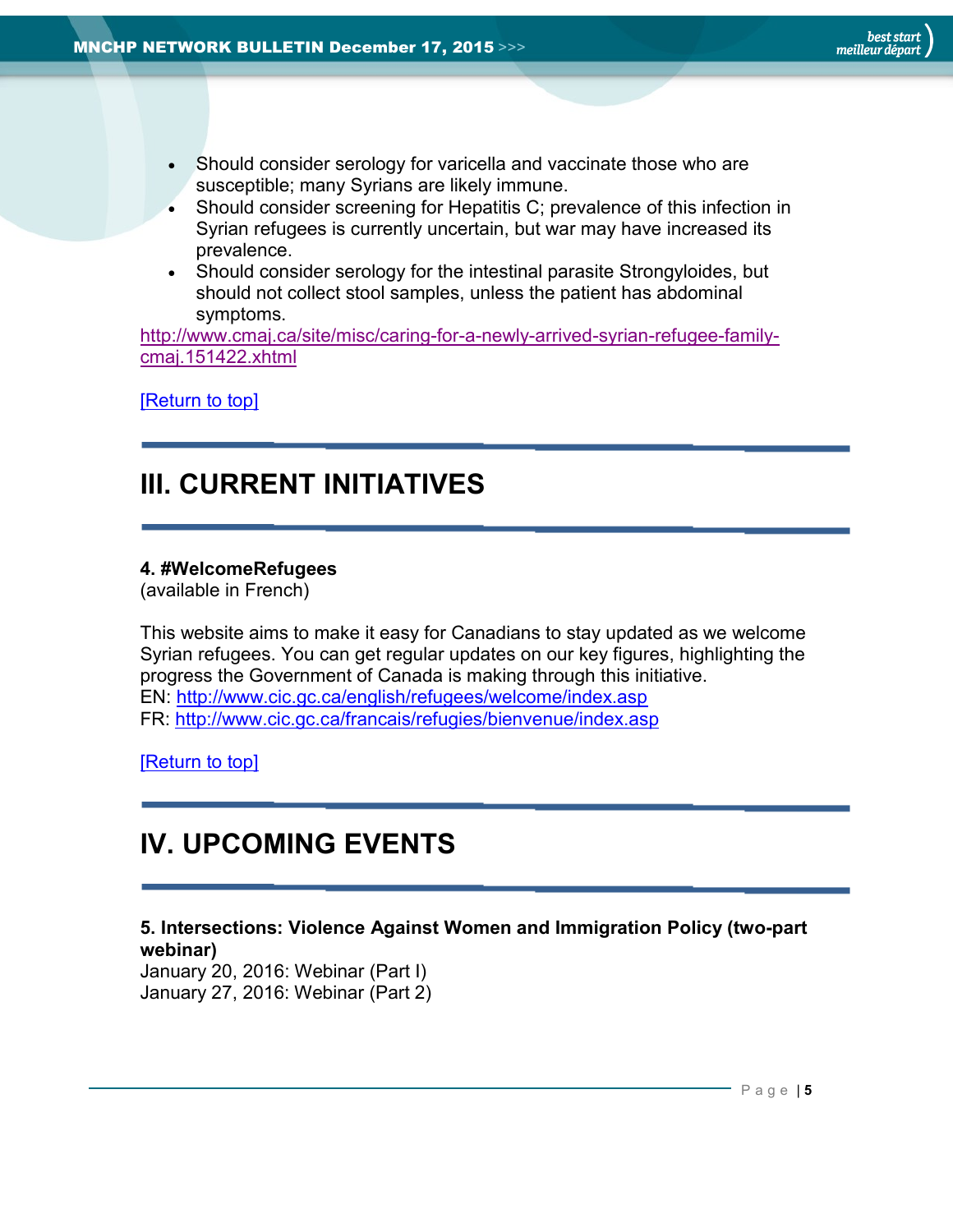best star<mark>t</mark><br>meilleur départ

This two-part webinar will offer a framework that challenges the notion that violence against women is rooted in culture and explore the intersections of immigration policy and violence against women. The presenters will look at the political and practical implications of newcomer women'... <http://ccrweb.ca/en/webinars>

[\[Return to top\]](#page-0-0)

# <span id="page-5-0"></span>**V. RESOURCES**

#### <span id="page-5-1"></span>**6. Helping Canadian Communites Help Syrian Refugees**

(available in French)

Caring for Kids New to Canada is a comprehensive resource for people who work with immigrant and refugee children, youth and families. Developed by the Canadian Paediatric Society with input from a range of experts and organizations, the site has evidence-based information on medical conditions, mental health, child development, and much more. It also has a range of tools, checklists and links to local resources.

EN:<http://www.kidsnewtocanada.ca/beyond/helping-syrian-refugees> FR:<http://www.enfantsneocanadiens.ca/beyond/helping-syrian-refugees>

#### <span id="page-5-2"></span>**7. Ontario Immigration**

(available in French)

This Ontario Government website is designed for potential and new immigrants to Ontario. It includes information about cities and towns, living, working, doing business, studying, etc. There is also an online class wizard to find courses for learning English or French as a second language. EN: <http://www.ontarioimmigration.ca/en/index.htm> FR: <http://www.ontarioimmigration.ca/fr/index.htm>

#### <span id="page-5-3"></span>**8. Citizenship and Immigration Canada**

(available in French)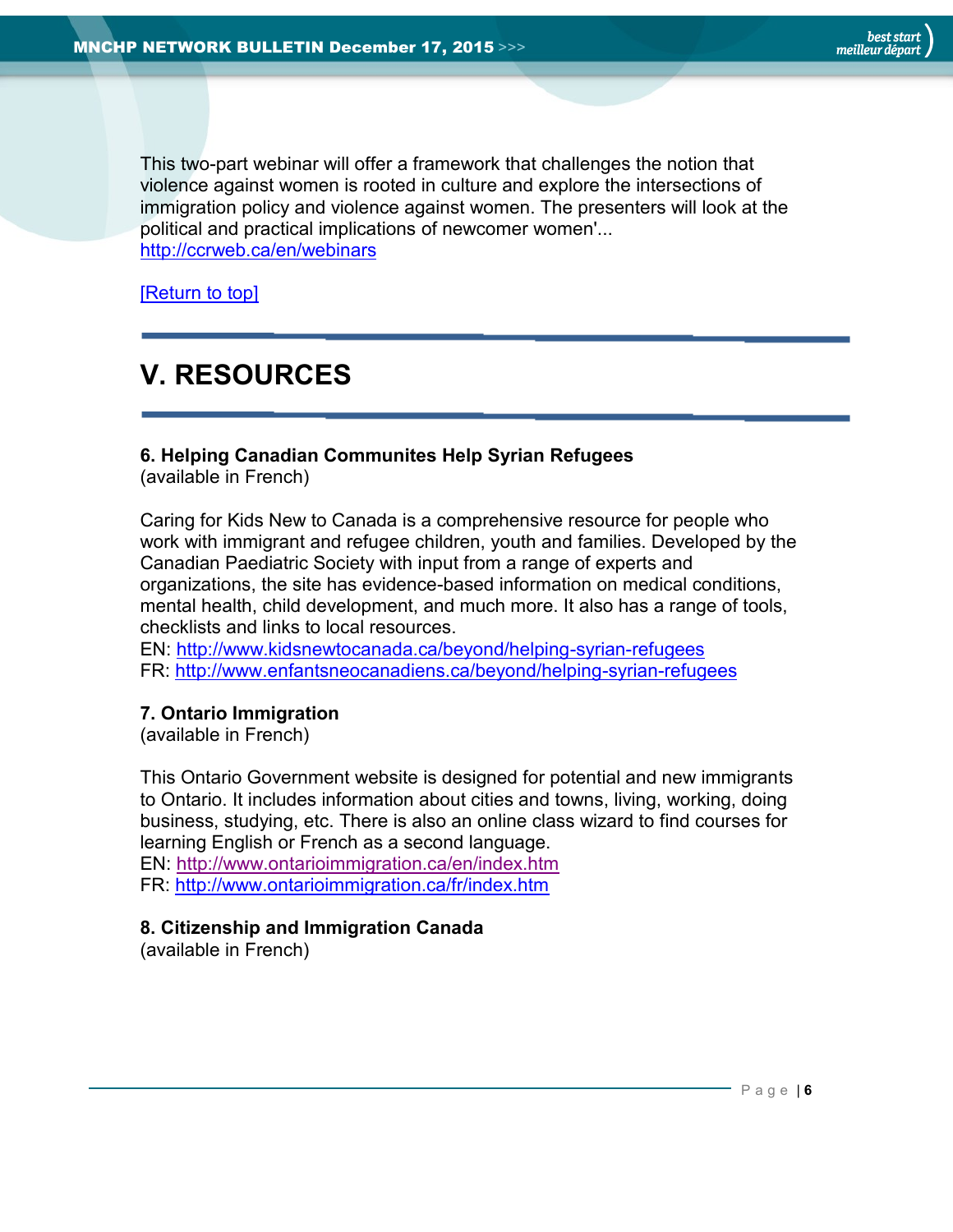

This federal government department assists people who want to immigrate and newcomers to Canada. Services include immigration, citizenship registration and language instruction for Newcomers to Canada.

EN:<http://www.cic.gc.ca/english/index-can.asp> FR:<http://www.cic.gc.ca/francais/index-can.asp>

## <span id="page-6-0"></span>**9. Canadian Council for Refugees – Past webinars**

(available in French)

The Canadian Council for Refugees is a national non-profit umbrella organization committed to the rights and protection of refugees and other vulnerable migrants in Canada and around the world and to the settlement of refugees and immigrants in Canada. The membership is made up of organizations involved in the settlement, sponsorship and protection of refugees and immigrants. The Council serves the networking, information-exchange and advocacy needs of its membership.

Past webinars are available to logged in CCR members (recordings and resources). The recordings are only available below for a limited amount of time members who would like access to older recordings should send an email to [webinars@ccrweb.ca.](mailto:webinars@ccrweb.ca)

EN:<http://ccrweb.ca/en/webinars> FR:<http://ccrweb.ca/fr/webinaires>

#### <span id="page-6-1"></span>**10. InMyLanguage.org**

(available in French)

This multilingual website provides online information and referral resources for newcomers to Ontario, Canada in their own language. The goal of this website is to provide high quality content that can be freely accessed, adapted and printed by anyone providing information to newcomers to Ontario and by newcomers themselves. InMyLanguage.org website provides online resources with settlement related documents professionally translated into the following languages: English, French, Arabic, Chinese (Simplified), Gujarati, Punjabi, Russian, Spanish, Pilipino (Tagalog), Tamil and Urdu. EN: [http://www.inmylanguage.org/index\\_en.html](http://www.inmylanguage.org/index_en.html) FR:<http://french.inmylanguage.org/> Multiple languages : [http://www.inmylanguage.org/index\\_en.html](http://www.inmylanguage.org/index_en.html)

#### <span id="page-6-2"></span>**11. NSW Multicultural Health Communication Service**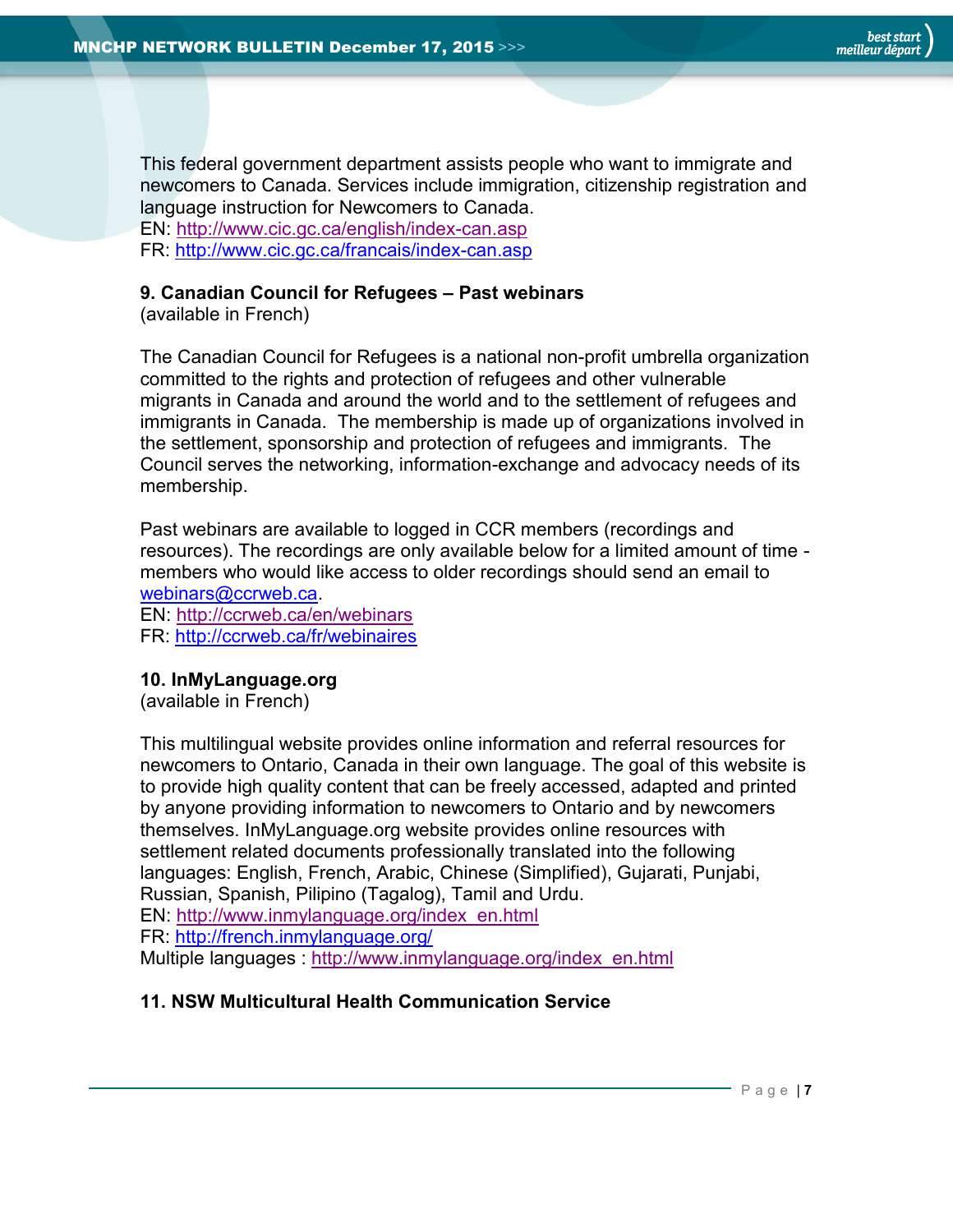The NSW Multicultural Health Communication Service (Multicultural Communication) website offers many resources on a variety of topics in multiple languages. You can search by topic (e.g., pregnancy and post-natal, parenting) language and keyword.

[http://www.mhcs.health.nsw.gov.au/publicationsandresources/publicationsresour](http://www.mhcs.health.nsw.gov.au/publicationsandresources/publicationsresources.asp) [ces.asp](http://www.mhcs.health.nsw.gov.au/publicationsandresources/publicationsresources.asp)

#### <span id="page-7-0"></span>**12. NewYouth.ca**

(available in French)

NewYouth.ca is a link to accurate, accessible and easy-to-understand information about issues important to newcomer youth. The website includes a discussion forum, information about Ontario Works, finding a job, immigration and school.

EN:<http://www.newyouth.ca/> FR:<http://www.nouveauxjeunes.ca/> <https://www.facebook.com/newcomeryouth>

#### <span id="page-7-1"></span>**13. SettlementAtWork.Org**

(available in French)

The SettlementAtWork.Org website has professional development resources and news for front-line workers, program staff, managers and administrative staff. The goal of this site is to help workers prepare to best serve their newcomer clients and to help organizations support their staff. The website features news items, professional development events, job postings and requests for proposals of interest to the sector.

EN: <http://www.settlementatwork.org/>

FR: http://www.secteuretablissement.org/

#### <span id="page-7-2"></span>**14. Health Information Translations: Health Education Resources for Diverse Populations**

(available in French)

Health Information Translations provides education resources in multiple languages for health care professionals and others to use in their communities. You can search for resource by health topic (e.g., pregnancy and baby care, pediatrics), language or keyword. Languages available are: [English,](https://www.healthinfotranslations.org/language/english/904907/) [French,](https://www.healthinfotranslations.org/language/french/946378/) [American Sign Language,](https://www.healthinfotranslations.org/language/american_sign_language/864869/) [Arabic,](https://www.healthinfotranslations.org/language/arabic/392138/) [Bosnian,](https://www.healthinfotranslations.org/language/bosnian/818139/) [Chinese Simplified,](https://www.healthinfotranslations.org/language/chinese_simplified/540811/) [Chinese](https://www.healthinfotranslations.org/language/chinese_traditional/248314/)  [Traditional,](https://www.healthinfotranslations.org/language/chinese_traditional/248314/) [Hindi,](https://www.healthinfotranslations.org/language/hindi/95723/) [Japanese,](https://www.healthinfotranslations.org/language/japanese/714208/) [Korean,](https://www.healthinfotranslations.org/language/korean/794333/) [Marshallese,](https://www.healthinfotranslations.org/language/marshallese/69952/) [Multilingual,](https://www.healthinfotranslations.org/language/multilingual/39253/) [Portuguese,](https://www.healthinfotranslations.org/language/portuguese/313986/) [Russian,](https://www.healthinfotranslations.org/language/russian/275021/) [Somali,](https://www.healthinfotranslations.org/language/somali/719705/) [Spanish,](https://www.healthinfotranslations.org/language/spanish/524152/) [Tagalog,](https://www.healthinfotranslations.org/language/tagalog/185115/) [Ukrainian](https://www.healthinfotranslations.org/language/ukrainian/22971/) and [Vietnamese.](https://www.healthinfotranslations.org/language/vietnamese/857630/)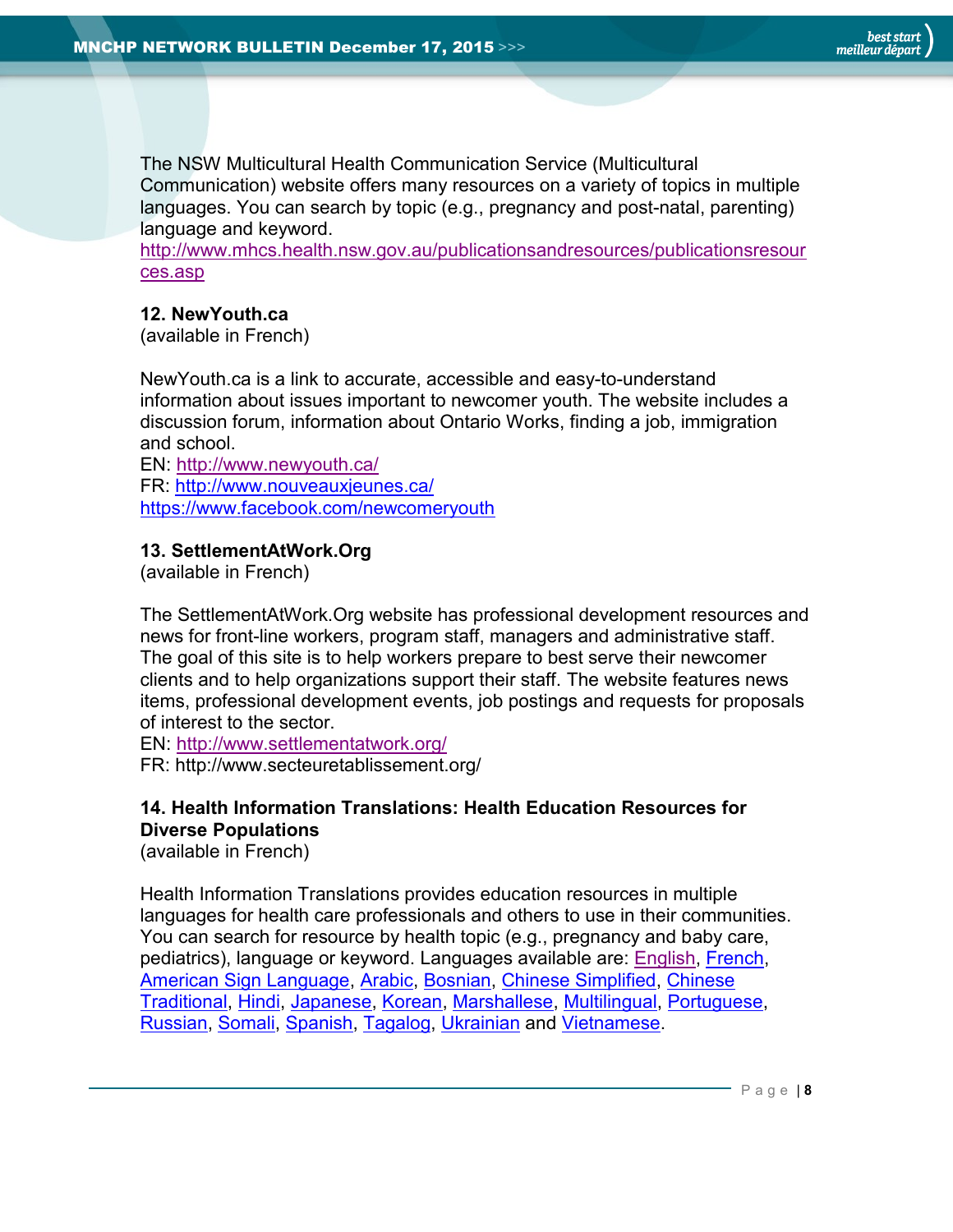<https://www.healthinfotranslations.org/>

#### <span id="page-8-0"></span>**15. Healthy Roads Media**

This website provides health information in many languages and multiple formats. Click on a topic (e.g., abuse, children/infants, pregnancy and reproduction) or a language to find health and patient education materials in a variety of formats (handouts, audio, web-video, iPod video). <http://www.healthyroadsmedia.org/index.htm>

#### <span id="page-8-1"></span>**16. HealthLinkBC Files**

HealthLinkBC Files are easy-to-understand fact sheets on a range of public health and safety topics. Most files are available in Chinese, English, French, Punjabi, Spanish and Vietnamese. You can search or browse the HealthLinkBC Files for information about a specific health topic or concern by using the search field or A-Z index.

<http://www.healthlinkbc.ca/servicesresources/healthlinkbcfiles/index.html>

#### <span id="page-8-2"></span>**17. Settlement.Org**

(available in French)

OCASI created and launched [Settlement.Org](http://www.settlement.org/index.asp) in 1999 and has been responsible for the ongoing development and maintenance of the website ever since. This includes web development, content development and marketing of the site. Settlement.Org is a dynamic space where visitors can find trustworthy information that is relevant to newcomers to Ontario under the following main sections:

- Immigration & Citizenship
- Housing
- Health
- Employment
- Education
- Community & Recreation
- Legal Services
- Daily Life

EN:<http://www.settlement.org/index.asp> FR:<http://etablissement.org/>

### <span id="page-8-3"></span>**18. Child Health and Reproductive Health Publications**

(available in French)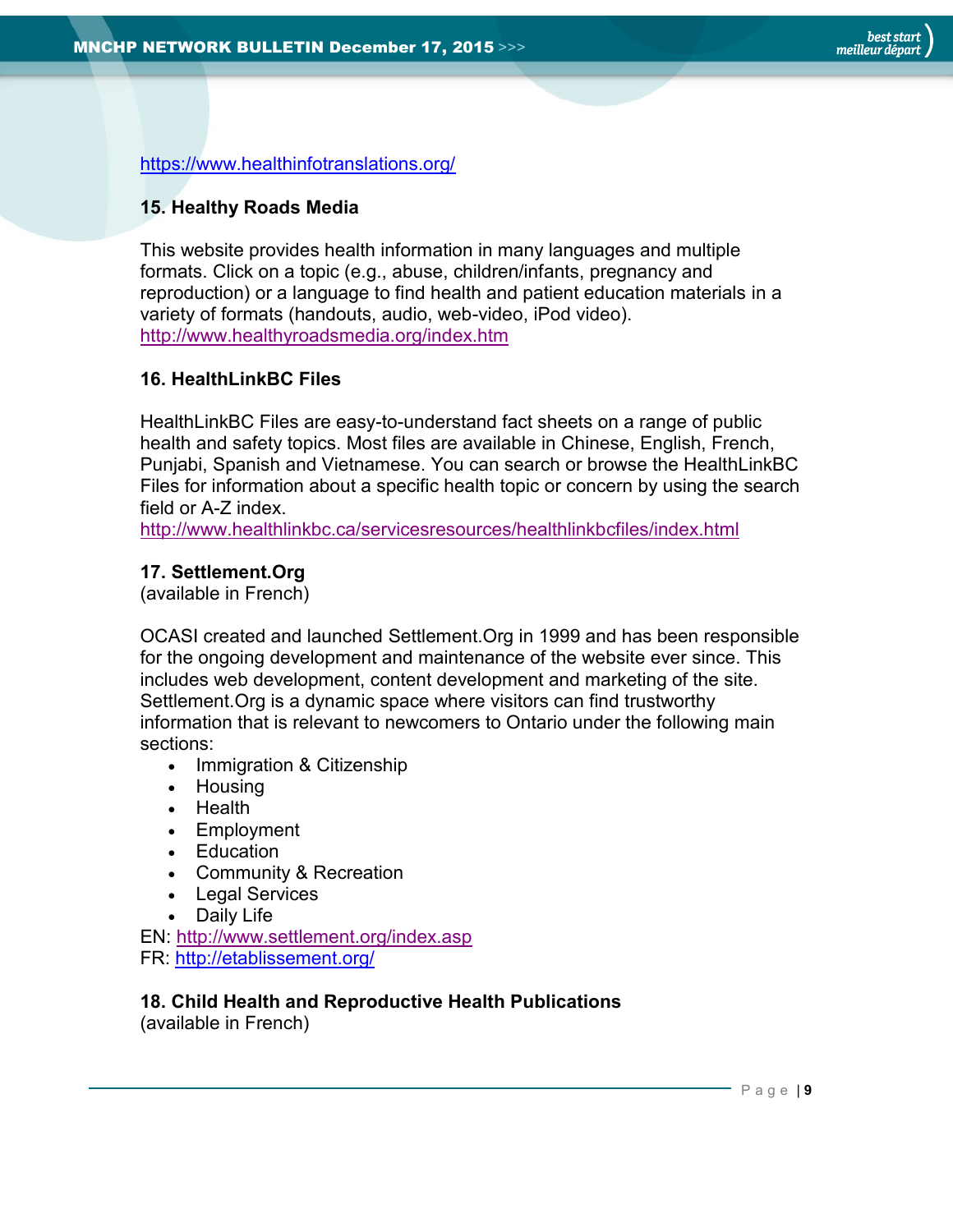The following resources are available on the Ministry of Health and Long-Term Care website:

- Keeping our children safe as they grow
- Can pregnancy affect my oral health?
- Teething: What can I expect?
- Are baby teeth important?
- Is snacking healthy for my child's teeth?

These Early Child Development fact sheets are available as brochures in the following languages: [English,](http://www.mhp.gov.on.ca/en/healthy-communities/public-health/public_health_programs/early_english_mn.asp) [French,](http://www.mhp.gov.on.ca/en/healthy-communities/public-health/public_health_programs/early_french_mn.asp) [Arabic,](http://www.mhp.gov.on.ca/en/healthy-communities/public-health/public_health_programs/early_arabic_mn.asp) [Chinese,](http://www.mhp.gov.on.ca/en/healthy-communities/public-health/public_health_programs/early_chinese_mn.asp) [Italian,](http://www.mhp.gov.on.ca/en/healthy-communities/public-health/public_health_programs/early_italian_mn.asp) [Ojicree,](http://www.mhp.gov.on.ca/en/healthy-communities/public-health/public_health_programs/early_ojicree_mn.asp) [Portuguese,](http://www.mhp.gov.on.ca/en/healthy-communities/public-health/public_health_programs/early_portuguese_mn.asp) [Punjabi,](http://www.mhp.gov.on.ca/en/healthy-communities/public-health/public_health_programs/early_punjabi_mn.asp) [Somali,](http://www.mhp.gov.on.ca/en/healthy-communities/public-health/public_health_programs/early_somali_mn.asp) [Spanish,](http://www.mhp.gov.on.ca/en/healthy-communities/public-health/public_health_programs/early_spanish_mn.asp) [Tamil](http://www.mhp.gov.on.ca/en/healthy-communities/public-health/public_health_programs/early_tamil_mn.asp) and [Vietnamese.](http://www.mhp.gov.on.ca/en/healthy-communities/public-health/public_health_programs/early_vietnamese_mn.asp) Use the [catalogue and order form](http://www.mhp.gov.on.ca/en/healthy-communities/public-health/public_health_programs/catalogue_e.pdf) to order brochures in quantity. EN: [http://www.mhp.gov.on.ca/en/healthy-communities/public](http://www.mhp.gov.on.ca/en/healthy-communities/public-health/public_health_programs/pub_early.asp)[health/public\\_health\\_programs/pub\\_early.asp](http://www.mhp.gov.on.ca/en/healthy-communities/public-health/public_health_programs/pub_early.asp) FR: [http://www.mhp.gov.on.ca/fr/healthy-communities/public](http://www.mhp.gov.on.ca/fr/healthy-communities/public-health/public_health_programs/pub_early.asp)[health/public\\_health\\_programs/pub\\_early.asp](http://www.mhp.gov.on.ca/fr/healthy-communities/public-health/public_health_programs/pub_early.asp)

#### <span id="page-9-0"></span>**19. Language Resources**

(available in French)

The Ministry of Children and Youth Services website provides information about language development. Topics include: Your baby's speech and language skills for birth to 30 months, your preschool child's speech and language development and helping your child learn language. These resources are available in [English,](http://www.children.gov.on.ca/htdocs/English/topics/earlychildhood/speechlanguage/brochure_speech.aspx) [French,](http://www.children.gov.on.ca/htdocs/French/topics/earlychildhood/speechlanguage/brochure_speech.aspx) [Arabic,](http://www.children.gov.on.ca/htdocs/English/documents/topics/earlychildhood/speech_ar.pdf) [Chinese,](http://www.children.gov.on.ca/htdocs/English/documents/topics/earlychildhood/speech_ch.pdf) [Farsi,](http://www.children.gov.on.ca/htdocs/English/documents/topics/earlychildhood/speech_fa.pdf) [Italian,](http://www.children.gov.on.ca/htdocs/English/documents/topics/earlychildhood/speech_it.pdf) [Korean,](http://www.children.gov.on.ca/htdocs/English/documents/topics/earlychildhood/speech_ko.pdf) [Polish,](http://www.children.gov.on.ca/htdocs/English/documents/topics/earlychildhood/speech_po.pdf) [Portuguese,](http://www.children.gov.on.ca/htdocs/English/documents/topics/earlychildhood/speech_pr.pdf) [Punjabi,](http://www.children.gov.on.ca/htdocs/English/documents/topics/earlychildhood/speech_pu.pdf) [Russian,](http://www.children.gov.on.ca/htdocs/English/documents/topics/earlychildhood/speech_ru.pdf) [Somali,](http://www.children.gov.on.ca/htdocs/English/documents/topics/earlychildhood/speech_so.pdf) [Spanish,](http://www.children.gov.on.ca/htdocs/English/documents/topics/earlychildhood/speech_sp.pdf) [Tamil,](http://www.children.gov.on.ca/htdocs/English/documents/topics/earlychildhood/speech_ta.pdf) [Urdu](http://www.children.gov.on.ca/htdocs/English/documents/topics/earlychildhood/speech_ur.pdf) and [Vietnamese](http://www.children.gov.on.ca/htdocs/English/documents/topics/earlychildhood/speech_vi.pdf)

EN:

[http://www.children.gov.on.ca/htdocs/English/topics/earlychildhood/speechlangua](http://www.children.gov.on.ca/htdocs/English/topics/earlychildhood/speechlanguage/index.aspx) [ge/index.aspx](http://www.children.gov.on.ca/htdocs/English/topics/earlychildhood/speechlanguage/index.aspx)

FR:

[http://www.children.gov.on.ca/htdocs/French/topics/earlychildhood/speechlangua](http://www.children.gov.on.ca/htdocs/French/topics/earlychildhood/speechlanguage/index.aspx) [ge/index.aspx](http://www.children.gov.on.ca/htdocs/French/topics/earlychildhood/speechlanguage/index.aspx)

#### <span id="page-9-1"></span>**20. Parenting Resources**

(available in French)

The Canadian Child Care Federation resource sheet series has been developed with both the parent and the practitioner in mind. The information is provided in an accessible, free downloadable format, with concise practical tips on how to manage the early years. Some of the resources are available in multiple languages: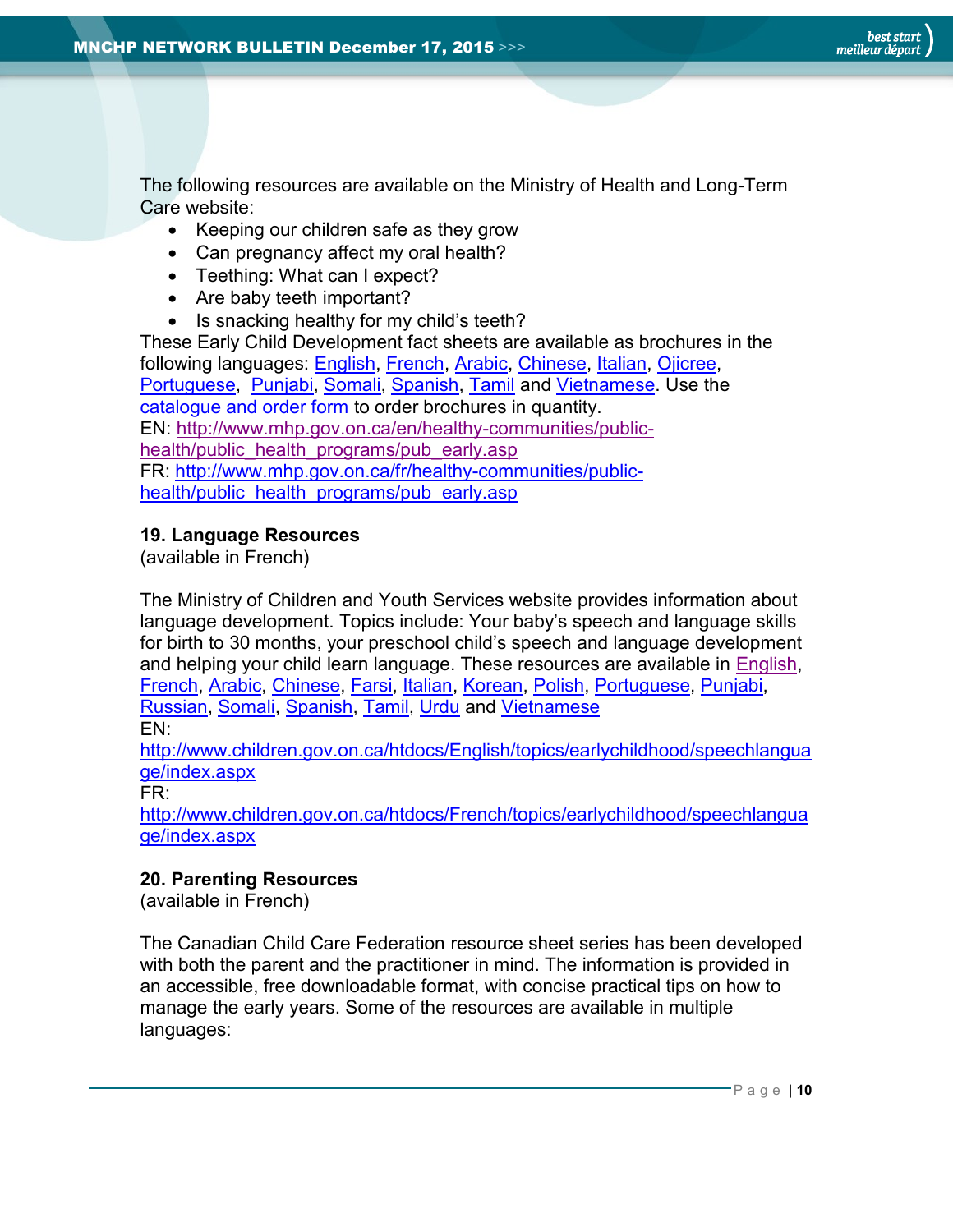- Parents as partners: Enhancing self-esteem [\(Cantonese,](http://www.cccf-fcsge.ca/wp-content/uploads/RS_89_chinese.pdf) [Inuktitut,](http://www.cccf-fcsge.ca/wp-content/uploads/RS_89_inuk.pdf) [Punjabi](http://www.cccf-fcsge.ca/wp-content/uploads/RS_89_punjabi.pdf) and [Spanish\)](http://www.cccf-fcsge.ca/wp-content/uploads/RS_89_spanish.pdf)
- Problem-solving skills Enhancing children's social and emotional wellbeing and resilience [\(Cantonese,](http://www.cccf-fcsge.ca/wp-content/uploads/RS_90_chinese.pdf) [Inuktitut,](http://www.cccf-fcsge.ca/wp-content/uploads/RS_90_inuk.pdf) [Punjabi](http://www.cccf-fcsge.ca/wp-content/uploads/RS_90_punjabi.pdf) and [Spanish\)](http://www.cccf-fcsge.ca/wp-content/uploads/RS_90_spanish.pdf)
- Families and practitioners working collaboratively to support cultural identity in young children [\(Cantonese,](http://www.cccf-fcsge.ca/wp-content/uploads/RS_91_chinese.pdf) [Inuktitut,](http://www.cccf-fcsge.ca/wp-content/uploads/RS_91_inuk.pdf) [Punjabi](http://www.cccf-fcsge.ca/wp-content/uploads/RS_91_punjabi.pdf) and [Spanish\)](http://www.cccf-fcsge.ca/wp-content/uploads/RS_91_spanish.pdf)
- Encouraging Aboriginal cultural identity at home and in child care [\(Inuktitut\)](http://www.cccf-fcsge.ca/wp-content/uploads/RS_92_inuk.pdf)

EN:<http://www.cccf-fcsge.ca/parents/>

FR:<http://www.cccf-fcsge.ca/fr/parents/>

#### <span id="page-10-0"></span>**21. Preschool Speech and Language Resources**

(available in French)

First Words provides speech and language resources in English, French, Arabic, Chinese, Inuktitut, Somali, Spanish and Vietnamese. Topics include: first language and bilingualism, success sheets and talk to your child in your first language.

EN:<http://firstwords.ca/first-language-bilingualism/>

FR:<http://firstwords.ca/langue-maternelle-et-bilinguisme/>

#### <span id="page-10-1"></span>**22. Making a Difference**

(available in French)

The Ontario Early Years Centres Library provides information on early childhood development and health for the first six years of a child's life. Downloadable PDFs are available in: [Armenian,](http://www.children.gov.on.ca/htdocs/English/documents/topics/earlychildhood/oeyc_ar.pdf) [Bengali,](http://www.children.gov.on.ca/htdocs/English/documents/topics/earlychildhood/oeyc_be.pdf) [Chinese,](http://www.children.gov.on.ca/htdocs/English/documents/topics/earlychildhood/oeyc_ch.pdf) [Farsi,](http://www.children.gov.on.ca/htdocs/English/documents/topics/earlychildhood/oeyc_fa.pdf) [German,](http://www.children.gov.on.ca/htdocs/English/documents/topics/earlychildhood/oeyc_ge.pdf) [Greek,](http://www.children.gov.on.ca/htdocs/English/documents/topics/earlychildhood/oeyc_gr.pdf) [Gujarati,](http://www.children.gov.on.ca/htdocs/English/documents/topics/earlychildhood/oeyc_gu.pdf) [Hindi,](http://www.children.gov.on.ca/htdocs/English/documents/topics/earlychildhood/oeyc_hi.pdf) [Italian,](http://www.children.gov.on.ca/htdocs/English/documents/topics/earlychildhood/oeyc_it.pdf) [Korean,](http://www.children.gov.on.ca/htdocs/English/documents/topics/earlychildhood/oeyc_ko.pdf) [Japanese,](http://www.children.gov.on.ca/htdocs/English/documents/topics/earlychildhood/oeyc_ja.pdf) [Macedonian,](http://www.children.gov.on.ca/htdocs/English/documents/topics/earlychildhood/oeyc_ma.pdf) [Maltese,](http://www.children.gov.on.ca/htdocs/English/documents/topics/earlychildhood/oeyc_ml.pdf) [Portuguese,](http://www.children.gov.on.ca/htdocs/English/documents/topics/earlychildhood/oeyc_po.pdf) [Punjabi,](http://www.children.gov.on.ca/htdocs/English/documents/topics/earlychildhood/oeyc_pu.pdf) [Russian,](http://www.children.gov.on.ca/htdocs/English/documents/topics/earlychildhood/oeyc_ru.pdf) [Spanish,](http://www.children.gov.on.ca/htdocs/English/documents/topics/earlychildhood/oeyc_sp.pdf) [Tagalog,](http://www.children.gov.on.ca/htdocs/English/documents/topics/earlychildhood/oeyc_ta.pdf) [Tamil,](http://www.children.gov.on.ca/htdocs/English/documents/topics/earlychildhood/oeyc_tm.pdf) [Ukrainian](http://www.children.gov.on.ca/htdocs/English/documents/topics/earlychildhood/oeyc_uk.pdf) and [Urdu.](http://www.children.gov.on.ca/htdocs/English/documents/topics/earlychildhood/oeyc_ur.pdf) EN:<http://www.oeyc.edu.gov.on.ca/library/index.aspx> FR:<http://www.oeyc.edu.gov.on.ca/French/library/index.aspx>

#### <span id="page-10-2"></span>**23. Quick Tips for Parents: Talking and Listening Skills**

The National Literacy Trust U.K. provides tip sheets about helping children develop good talking and listening skills. Tip sheets are provided in English, French, Arabic, Bengali, Chinese, Gujarati, Punjabi, Polish, Portuguese, Somali, Tamil, Turkish, Urdu and Welsh on:

- Saying hello to your new baby
- Dummies (pacifiers) and talking
- Talking to your baby in your own language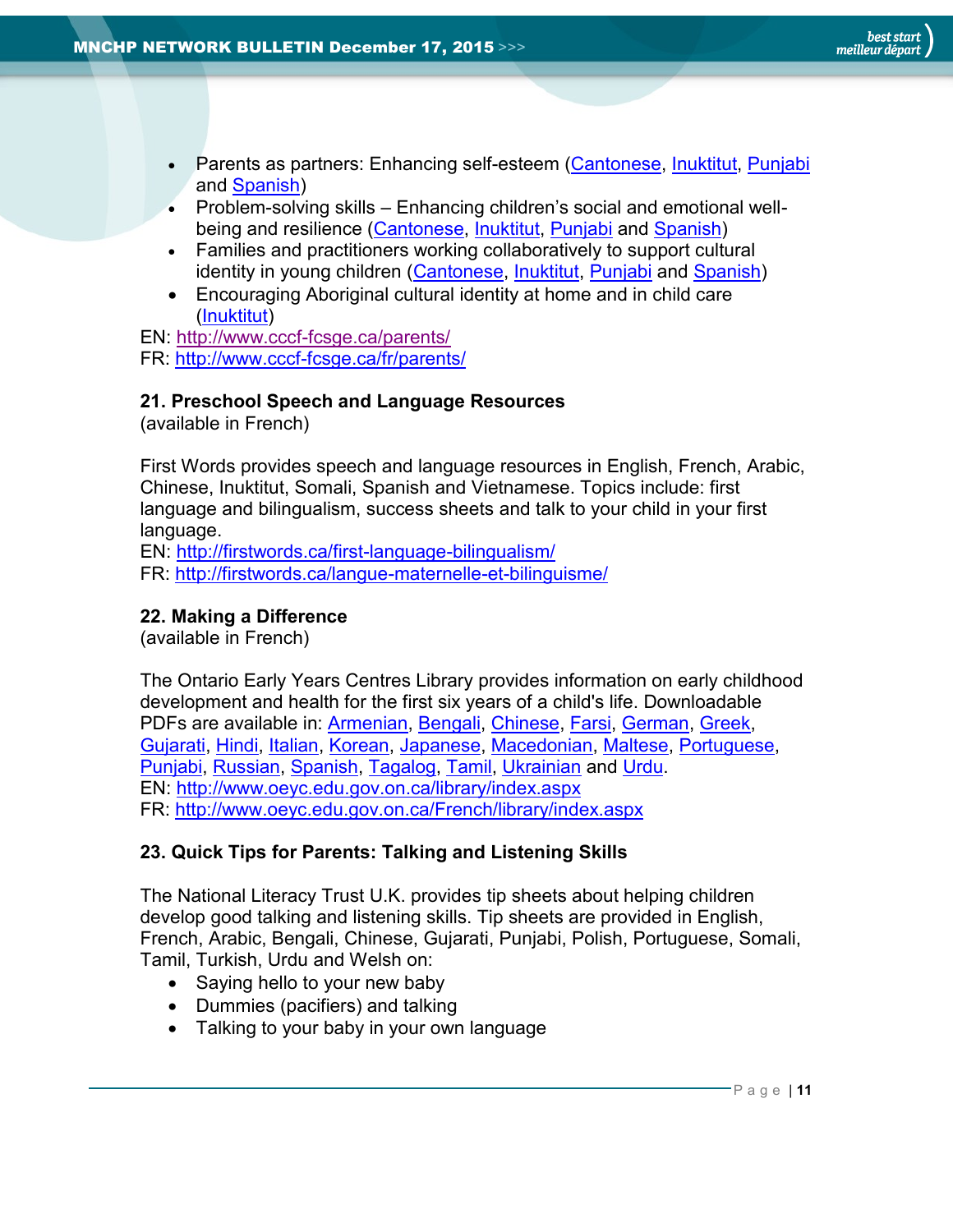- Talking with your baby
- Sharing songs and rhymes
- Sharing books with your baby
- Playing with your baby

[http://www.literacytrust.org.uk/talk\\_to\\_your\\_baby/resources/418\\_quick\\_tips\\_avail](http://www.literacytrust.org.uk/talk_to_your_baby/resources/418_quick_tips_available_bilingually_in_13_languages) able bilingually in 13 languages

#### <span id="page-11-0"></span>**24. FRP Canada Multilingual Parenting Information**

This parenting information was originally published as companion resource sheets with Play and Parenting, FRP Canada's newsletter. Topics include active life, family life, guiding children's behaviour, literacy and numeracy and play time. The resource sheets are available in 14 languages (PDF), in addition to English and French. The back of each resource sheet contains the equivalent English content. Topics include:

- Building active habits
- Change waiting time to play time
- Connecting through stories
- Family routines
- Parents at play
- Process not product
- Promoting positive behavior
- Singing throughout the day
- Supporting children's play
- The pleasures of reading aloud

Available in the following languages: **Arabic, [Chinese](http://www.welcomehere.ca/index.cfm?fuseaction=page.viewpage&pageid=1099&stopRedirect=1#ChineseTradSheets) (Simplified)**, Chinese [\(Traditional\),](http://www.welcomehere.ca/index.cfm?fuseaction=page.viewpage&pageid=1099&stopRedirect=1#ChineseTradSheets) [Farsi \(Persian\),](http://www.welcomehere.ca/index.cfm?fuseaction=page.viewpage&pageid=1099&stopRedirect=1#FarsiSheets) [Hindi,](http://www.welcomehere.ca/index.cfm?fuseaction=page.viewpage&pageid=1099&stopRedirect=1#HindiSheets) [Portuguese,](http://www.welcomehere.ca/index.cfm?fuseaction=page.viewpage&pageid=1099&stopRedirect=1#PortuqueseSheets) [Punjabi,](http://www.welcomehere.ca/index.cfm?fuseaction=page.viewpage&pageid=1099&stopRedirect=1#PunjabiSheets) [Russian,](http://www.welcomehere.ca/index.cfm?fuseaction=page.viewpage&pageid=1099&stopRedirect=1#RussianSheets) [Somali,](http://www.welcomehere.ca/index.cfm?fuseaction=page.viewpage&pageid=1099&stopRedirect=1#SomaliSheets) [Spanish,](http://www.welcomehere.ca/index.cfm?fuseaction=page.viewpage&pageid=1099&stopRedirect=1#SpanishSheets) [Tagalog,](http://www.welcomehere.ca/index.cfm?fuseaction=page.viewpage&pageid=1099&stopRedirect=1#TagalogSheets) [Tamil,](http://www.welcomehere.ca/index.cfm?fuseaction=page.viewpage&pageid=1099&stopRedirect=1#TamilSheets) [Urdu,](http://www.welcomehere.ca/index.cfm?fuseaction=page.viewpage&pageid=1099&stopRedirect=1#UrduSheets) [Vietnamese](http://www.welcomehere.ca/index.cfm?fuseaction=page.viewpage&pageid=1099&stopRedirect=1#VietnameseSheets) <http://www.welcomehere.ca/index.cfm?fuseaction=page.viewpage&pageid=1099>

#### <span id="page-11-1"></span>**25. Brochures for Parents: Child Care**

The Westcoast Child Care Resource Centre offers multilingual brochures for parents on: children and play, choosing child care, helping children learn language, knowing about child care choices, selecting an in-home caregiver, writing a parent-caregiver agreement, settlement and cultural adaption and adaptational difficulties for refugee children. Some of the brochures are available in English, French, Arabic, Farsi, Hindi, Japanese, Korean, Punjabi, Russian, Serbo-Croatian Simplified Chinese, Spanish, Tagalog, Traditional Chinese and Vietnamese.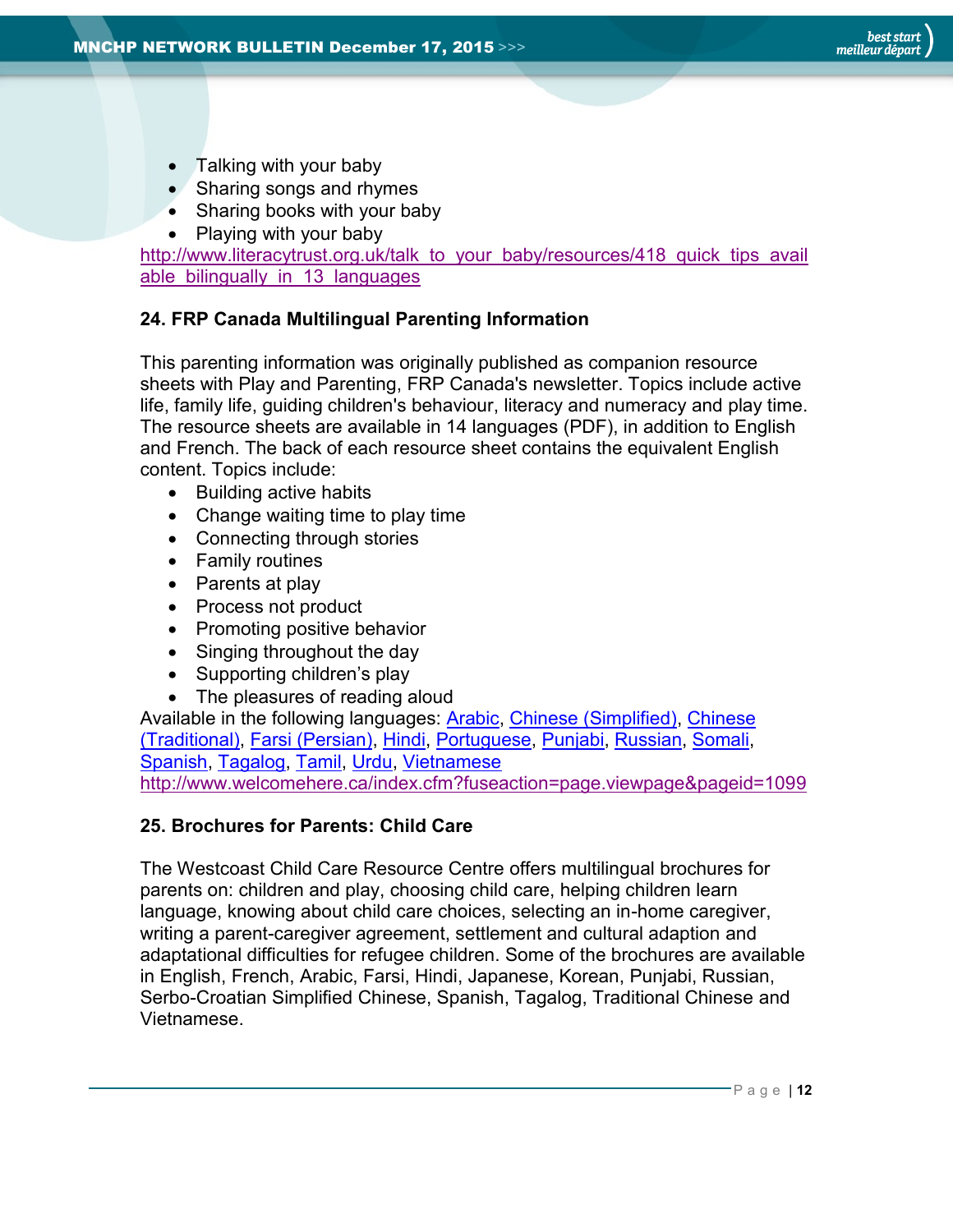<http://www.wstcoast.org/parents/multilingual.html>

#### <span id="page-12-0"></span>**26. Tip Sheets: Education in Ontario**

The People for Education website provides information about education and schooling in Ontario, including tip sheets to understand how the school system works and how parents/caregivers can help their children succeed. Tips sheets are available in English, French, Arabic, Chinese, Farsi, Hindi, Korean, Portuguese, Punjabi, Russian, Somali, Spanish, Tagalog, Tamil and Urdu. [http://www.peopleforeducation.ca/how-does-education-work/multi-lingual](http://www.peopleforeducation.ca/how-does-education-work/multi-lingual-information-for-parents/)[information-for-parents/](http://www.peopleforeducation.ca/how-does-education-work/multi-lingual-information-for-parents/)

#### <span id="page-12-1"></span>**27. Embracing Diversity: Sharing Our Songs and Rhymes**

The Burnaby Public Library website provides video performances of children's songs and rhymes and other resources to inspire sharing across cultures. They are available in [English,](http://bpl.bc.ca/kids/embracing-diversity/songs-and-rhymes/english) [French,](http://bpl.bc.ca/kids/embracing-diversity/songs-and-rhymes/french) [Arabic,](http://bpl.bc.ca/kids/embracing-diversity/songs-and-rhymes/arabic) [Cantonese,](http://bpl.bc.ca/kids/embracing-diversity/songs-and-rhymes/cantonese) [Dari,](http://bpl.bc.ca/kids/embracing-diversity/songs-and-rhymes/dari) [Farsi,](http://bpl.bc.ca/kids/embracing-diversity/songs-and-rhymes/farsi) [Filipino,](http://bpl.bc.ca/kids/embracing-diversity/songs-and-rhymes/filipino) [Hindi,](http://bpl.bc.ca/kids/embracing-diversity/songs-and-rhymes/hindi) [Korean,](http://bpl.bc.ca/kids/embracing-diversity/songs-and-rhymes/korean) [Mandarin,](http://bpl.bc.ca/kids/embracing-diversity/songs-and-rhymes/mandarin) [Punjabi,](http://bpl.bc.ca/kids/embracing-diversity/songs-and-rhymes/punjabi) [Russian,](http://bpl.bc.ca/kids/embracing-diversity/songs-and-rhymes/russian) [Spanish,](http://bpl.bc.ca/kids/embracing-diversity/songs-and-rhymes/spanish) [Urdu](http://bpl.bc.ca/kids/embracing-diversity/songs-and-rhymes/urdu) and [Vietnamese.](http://bpl.bc.ca/kids/embracing-diversity/songs-and-rhymes/vietnamese) <http://bpl.bc.ca/kids/embracing-diversity> <http://bpl.bc.ca/kids/embracing-diversity/songs-and-rhymes>

[\[Return to top\]](#page-0-0)

# <span id="page-12-2"></span>**VI. FEATURED BEST START RESOURCES**

#### **Best Start: Ontario's Maternal, Newborn & Early Child Development**

**Resource Centre** supports organizations and individuals working to improve the health of women and families before, during and after pregnancy and well into the early childhood years. Best Start offers service providers a variety of multilingual resources. Most of our resources can be downloaded free of charge at [http://www.beststart.org/cgi-](http://www.beststart.org/cgi-bin/commerce.cgi?search=action&category=O00E&advanced=yes&sortkey=sku&sortorder=descending)

[bin/commerce.cgi?search=action&category=O00E&advanced=yes&sortkey=sku](http://www.beststart.org/cgi-bin/commerce.cgi?search=action&category=O00E&advanced=yes&sortkey=sku&sortorder=descending) [&sortorder=descending](http://www.beststart.org/cgi-bin/commerce.cgi?search=action&category=O00E&advanced=yes&sortkey=sku&sortorder=descending)

**Meilleur départ : Centre de ressources sur la maternité, les nouveau-nés et le développement des jeunes enfants de l'Ontario**, assiste les organisations et les individus pour améliorer la santé des femmes et des familles avant,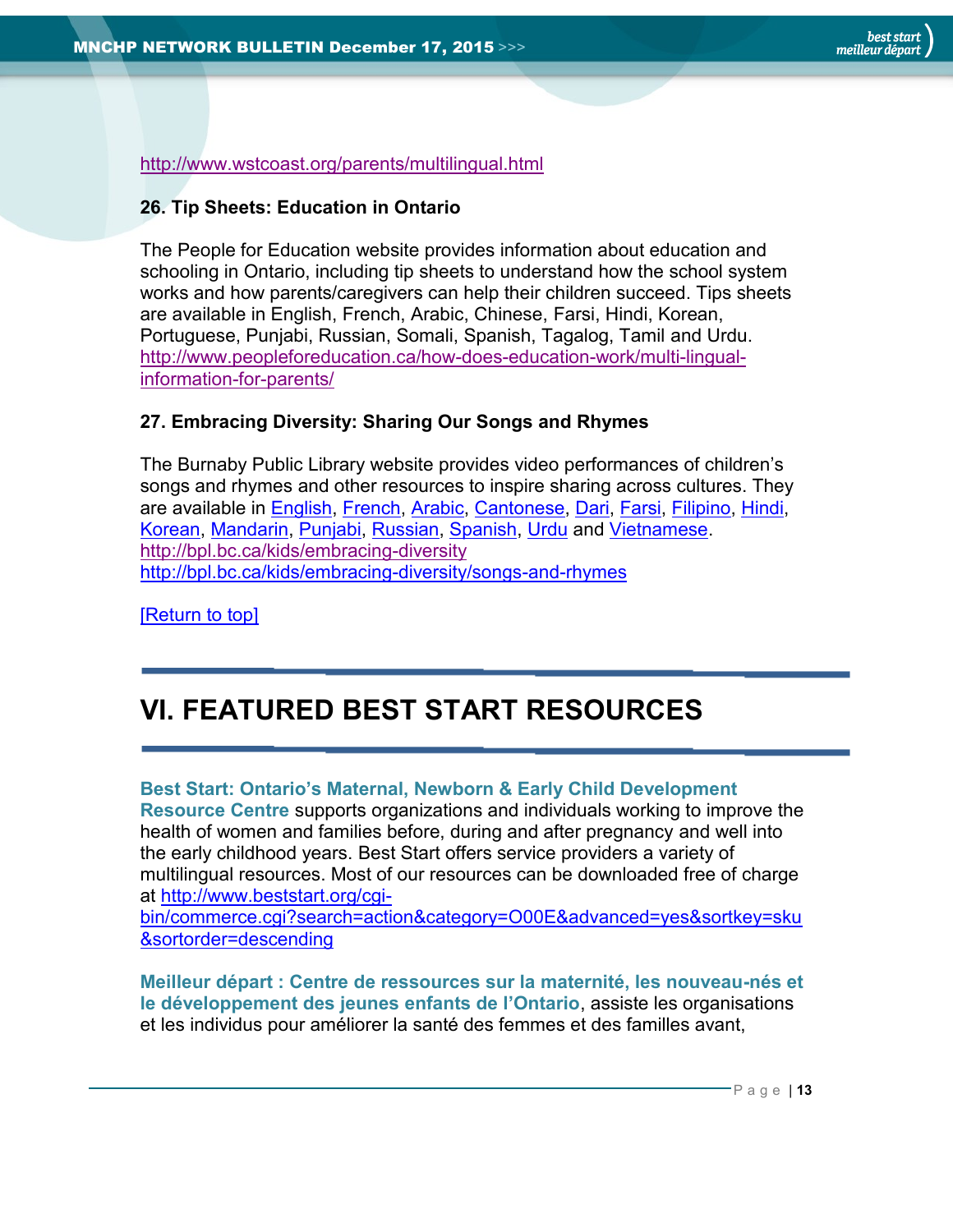pendant et après la grossesse, et aussi dans la petite enfance. Meilleur départ fournit aux professionnels de santé communautaire une variété de ressources multilingues. La plupart de nos ressources peuvent être téléchargées gratuitement à [http://www.beststart.org/cgi-](http://www.beststart.org/cgi-bin/commerce.cgi?search=action&category=O00F&advanced=yes&sortkey=sku&sortorder=descending)

[bin/commerce.cgi?search=action&category=O00F&advanced=yes&sortkey=sku](http://www.beststart.org/cgi-bin/commerce.cgi?search=action&category=O00F&advanced=yes&sortkey=sku&sortorder=descending) [&sortorder=descending](http://www.beststart.org/cgi-bin/commerce.cgi?search=action&category=O00F&advanced=yes&sortkey=sku&sortorder=descending)

#### <span id="page-13-1"></span>**28. Information for parents new to Canada**

(available in French)

This website for parents offers many resources of interest to parents who are new to Canada. Links to other relevant organizations and resources are also provided. EN: [http://en.beststart.org/for\\_parents/are-you-looking-newcomers-parenting](http://en.beststart.org/for_parents/are-you-looking-newcomers-parenting-resources)[resources](http://en.beststart.org/for_parents/are-you-looking-newcomers-parenting-resources) FR:<http://fr.meilleurdepart.org/pour-les-parents/informations-canada>

#### <span id="page-13-2"></span>**29. Information for parents – in many languages**

(available in French)

The Best Start Resource Centre has resources on preconception health, prenatal health and early childhood development in 26 languages. [http://en.beststart.org/for\\_parents/are-you-looking-resources-languages-other](http://en.beststart.org/for_parents/are-you-looking-resources-languages-other-english-and-french)[english-and-french](http://en.beststart.org/for_parents/are-you-looking-resources-languages-other-english-and-french) <http://fr.meilleurdepart.org/pour-les-parents/informations-canada>

[\[Return](#page-0-0) to top]

#### <span id="page-13-0"></span>**About This Bulletin**

The Best Start Resource Centre thanks you for your interest in and support of, our work. Best Start permits others to copy, distribute or reference the work for non-commercial purposes on condition that full credit is given. Because our MNCHP bulletins are designed to support local health promotion initiatives, we would appreciate knowing how this resource has supported, or been integrated into, your work [\(mnchp@healthnexus.ca\)](mailto:mnchp@healthnexus.ca). Please note that the Best Start Resource Centre does not endorse or recommend any events, resources, or publications mentioned in this bulletin.

**Information on the MNCHP Network**: Email [mnchp@healthnexus.ca](mailto:mnchp@healthnexus.ca) or visit <http://www.beststart.org/services/information.html>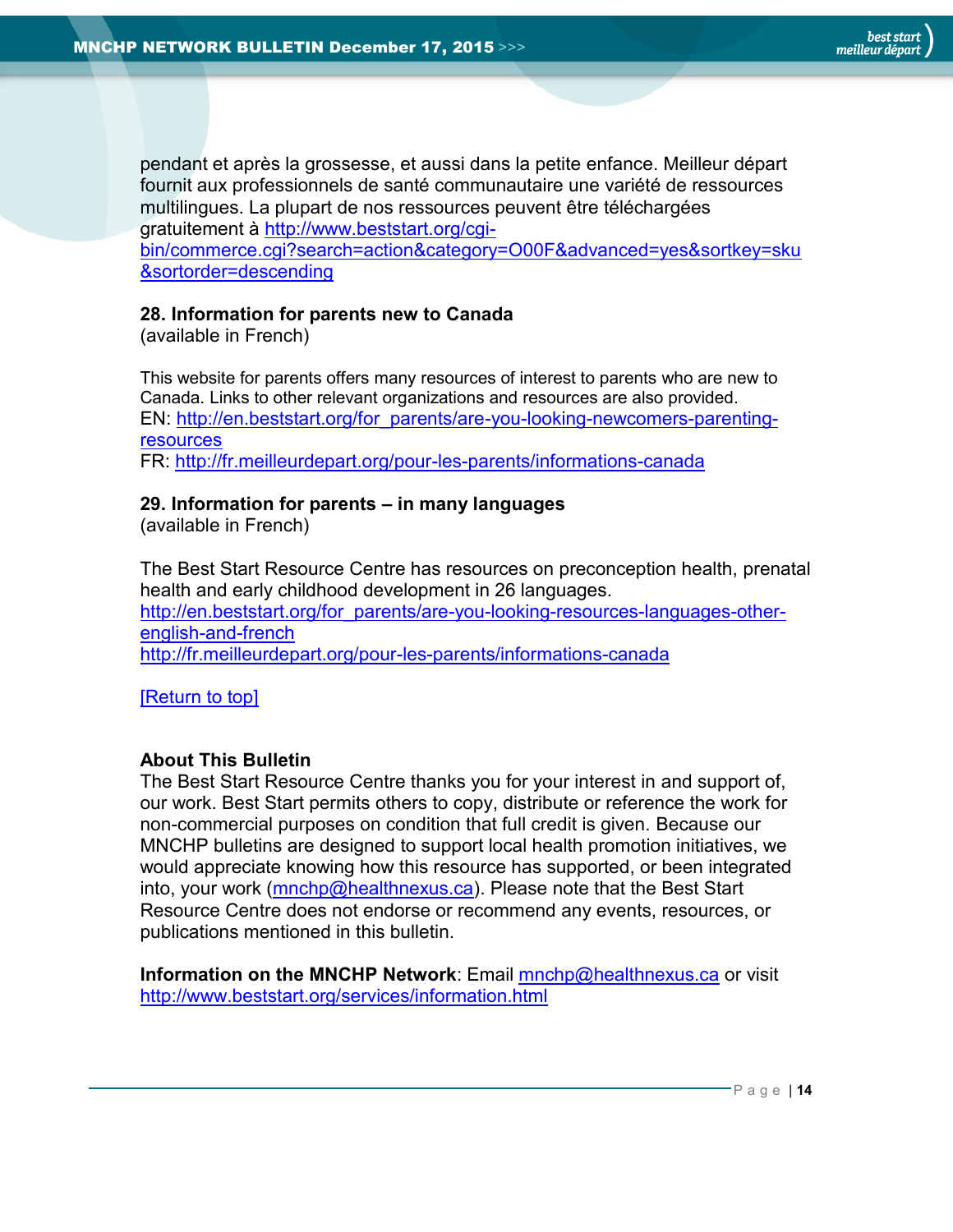**To manage your subscription, unsubscribe from the listserv and access the MNCHP archives**:

<http://lists.beststart.org/listinfo.cgi/mnchp-beststart.org> **To submit items for MNCHP Bulletins**: Email [mnchp@healthnexus.ca](mailto:mnchp@healthnexus.ca)

**Contact Us Best Start Resource Centre**: [http://beststart.org/index\\_eng.html](http://beststart.org/index_eng.html) **Health Nexus**:<http://en.healthnexus.ca/> 180 Dundas W., Room 301, Toronto (Ontario) M5G 1Z8

## **Stay connected!**

The free weekly **[Ontario Health Promotion E-mail bulletin \(OHPE\)](http://www.ohpe.ca/)** offers a digest of news, events, jobs, feature articles on health promotion issues, resources and much more, to those working in health promotion.

**[Click4HP](https://listserv.yorku.ca/archives/click4hp.html)** is an international dialogue on health promotion. Participants exchange views on issues and ideas, provide leads to resources and ask questions about health promotion.

**[The Maternal Newborn and Child Health Promotion \(MNCHP\) Network](http://www.beststart.org/services/MNCHP.html) -** A province-wide electronic forum for service providers working to promote preconception, prenatal and child health.

**[Ontario Prenatal Education Network](http://fluidsurveys.com/surveys/ohpe/subscriptionsopen2015-2016/) -** A space where professionals can share information and resources, ask questions and collaborate with peers on topics related to prenatal education.

**[Health Promotion Today](http://en.healthnexus.ca/)** - Our blog keeps you informed of news and topics related to health promotion.

Follow us on **[Twitter](https://twitter.com/Health_Nexus)** to stay up to date on all things related to health promotion.

View our video resources on **[YouTube](http://www.youtube.com/user/healthnexussante)** and **[Vimeo](https://vimeo.com/user9493317)**

**[The Best Start Aboriginal Sharing Circle \(BSASC\) Network](http://lists.beststart.org/listinfo.cgi/bsasc-beststart.org)** is a distribution list designed for service providers working with Aboriginal Peoples in areas of preconception, prenatal and child health. The network is a forum to share news, ideas, questions and best practices.